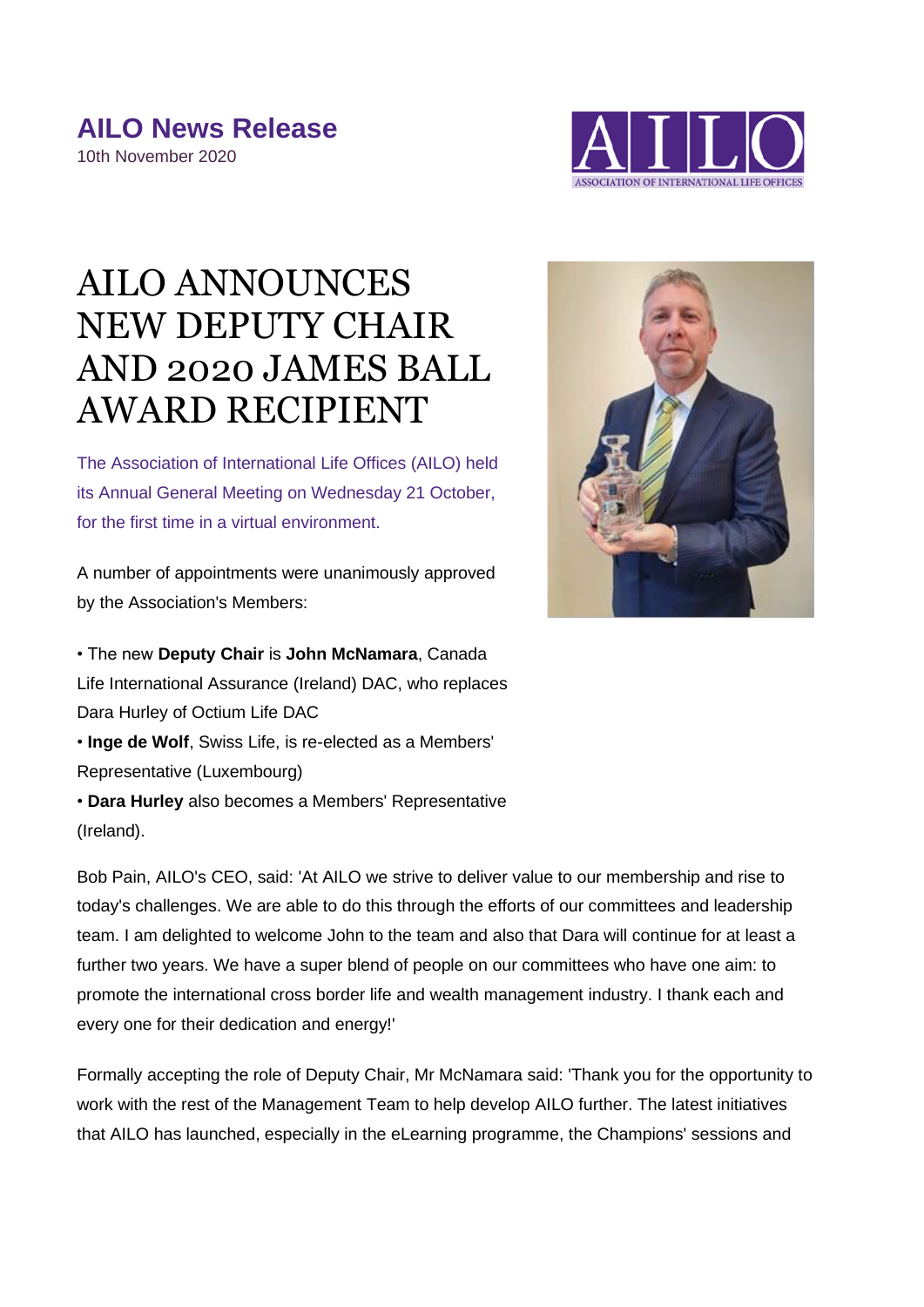the focus on diversity and inclusion, will ensure we remain current and relevant to the membership and I look forward to playing my part in AILO's future.'

The **2020 James Ball Memorial Award** was given to **Dara Hurley**, in recognition of his service to AILO as Deputy Chair and Interim Chair. Whilst in those roles he supported AILO through the provision of a new Treasurer and Secretariat, as well as the introduction of a number of new Members. He was an integral part of the management team that developed the latest strategic direction of AILO and instigation of the Diversity & Inclusion and Champions' initiatives.

The James Ball Memorial Award was instigated by AILO in memory of James Ball, a founder of the international industry and AILO, who died suddenly in May 2005. This annual award is made to the individual who has, in the opinion of AILO's Members, made a significant contribution to the international and cross-border life industry.

Accepting the award, Mr Hurley said: 'I am very grateful for this unexpected recognition and pleased to be able to continue to work with AILO's management team as a Members' Representative.'

- End -

--------------------------------------------------------------------------------------------------------------------------------- ------------

## Notes for Editors

1. AILO has been the main trade body for the cross-border insurance industry since 1987 and continues to strive to represent the interests of this niche sector. AILO's Member companies offer multi-currency, tax-efficient life assurance products aimed at the international policyholder and medium to high net worth clients whose needs cannot be fully met by their domestic providers. AILO aims to promote the cross-border life industry and to encourage professionalism and high standards amongst its Members through the provision of market, regulatory and taxation information. It also represents its Members' interests through liaison with the EU Commission, relevant country governmental bodies, regulators, and local and international trade associations.

2. AILO's membership comprises a number of independent insurers and also members of leading European and international groups based in Europe. A list of AILO's current membership can be found on its website at [www.ailo.org.](http://www.ailo.org/)